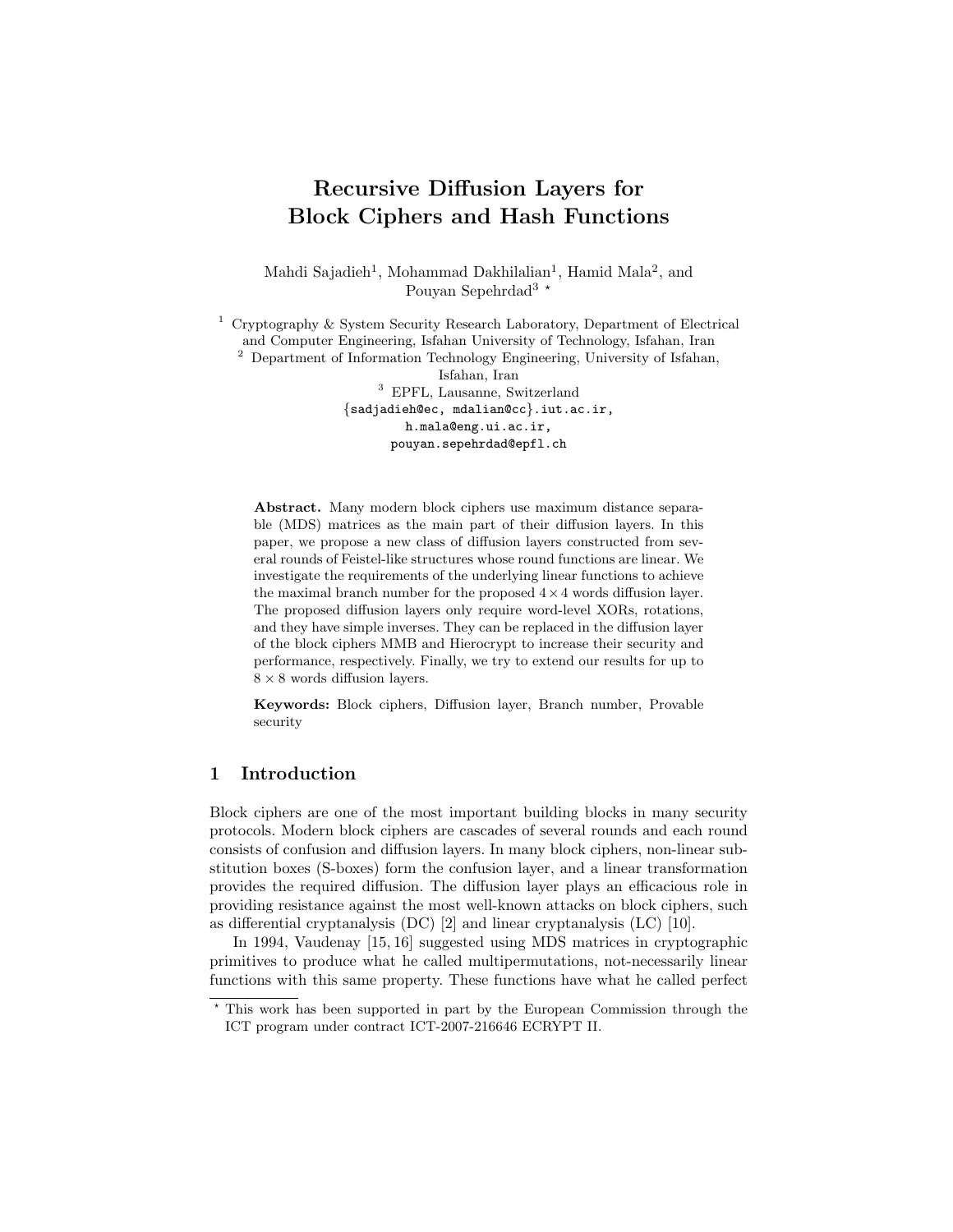diffusion. He showed how to exploit imperfect diffusion to cryptanalyze functions that are not multipermutations. This notion was later used by Daemen named as the branch number. Block ciphers exploiting diffusion layers with small branch number may suffer from critical weaknesses against DC and LC, even though their substitution layers consist of S-boxes with strong non-linear properties.

Two main strategies for designing block ciphers are Feistel-like and substitution permutation network (SPN) structures. In the last 2 decades, from these two families several structures have been proposed with provable security against DC and LC. Three rounds of Feistel structure [11, 12], five rounds of RC6-like structure [9] and SDS (substitution-diffusion-substitution) structure with a perfect or almost perfect diffusion layer are examples of such structures [8].

#### 1.1 Notations

Let **x** be an array of s n-bit elements  $\mathbf{x} = [x_{0(n)}, x_{1(n)}, \cdots, x_{s-1(n)}].$  The number of non-zero elements in **x** is denoted by  $w(\mathbf{x})$  and is known as the Hamming weight of  $x$ . The following notations are used throughout this paper:

| $\oplus$                    | : The bit-wise XOR operation                                                           |
|-----------------------------|----------------------------------------------------------------------------------------|
| &                           | : The bit-wise AND operation                                                           |
| $L_i$                       | : Any linear function                                                                  |
| $\ell_i$                    | : The linear operator corresponding to the linear function $L_i$                       |
|                             | $(L_1 \oplus L_2)(x) : L_1(x) \oplus L_2(x)$                                           |
| $L_1L_2(x)$ : $L_1(L_2(x))$ |                                                                                        |
| $L_1^2(x)$                  | $:L_1(L_1(x))$                                                                         |
|                             | $I(\cdot)$ function : Identity function, $I(x) = x$                                    |
|                             | $x \gg m$ $(x \ll$ : Shift of a bit string x by m bits to the right (left)             |
| (m)                         |                                                                                        |
|                             | $x \gg m$ ( $x \ll 1$ : Circular shift of a bit string x by m bits to the right (left) |
| (m)                         |                                                                                        |
| $ \cdot $                   | : Determinant of a matrix in $GF(2)$                                                   |
| a b                         | : Concatenation of two bit strings $a$ and $b$                                         |
| $x_{(n)}$                   | : An <i>n</i> -bit value $x$                                                           |
|                             |                                                                                        |

For a diffusion layer  $D$  applicable on  $x$ , we have the following definitions:

Definition 1 ([4]). The differential branch number of a linear diffusion layer D is defined as:

$$
\beta_d(D) = \min_{\mathbf{x} \neq 0} \{ w(\mathbf{x}) + w(D(\mathbf{x})) \}
$$

We know that the linear function  $D$  can be shown as a binary matrix  $B$ , and  $D<sup>t</sup>$  is a linear function obtained from  $\mathbf{B}^{t}$ , where  $\mathbf{B}^{t}$  is the transposition of **B**.

**Definition 2** ([4]). The linear branch number of a linear diffusion layer  $D$  is defined as:

$$
\beta_l(D) = \min_{\mathbf{x} \neq 0} \{ w(\mathbf{x}) + w(D^t(\mathbf{x})) \}
$$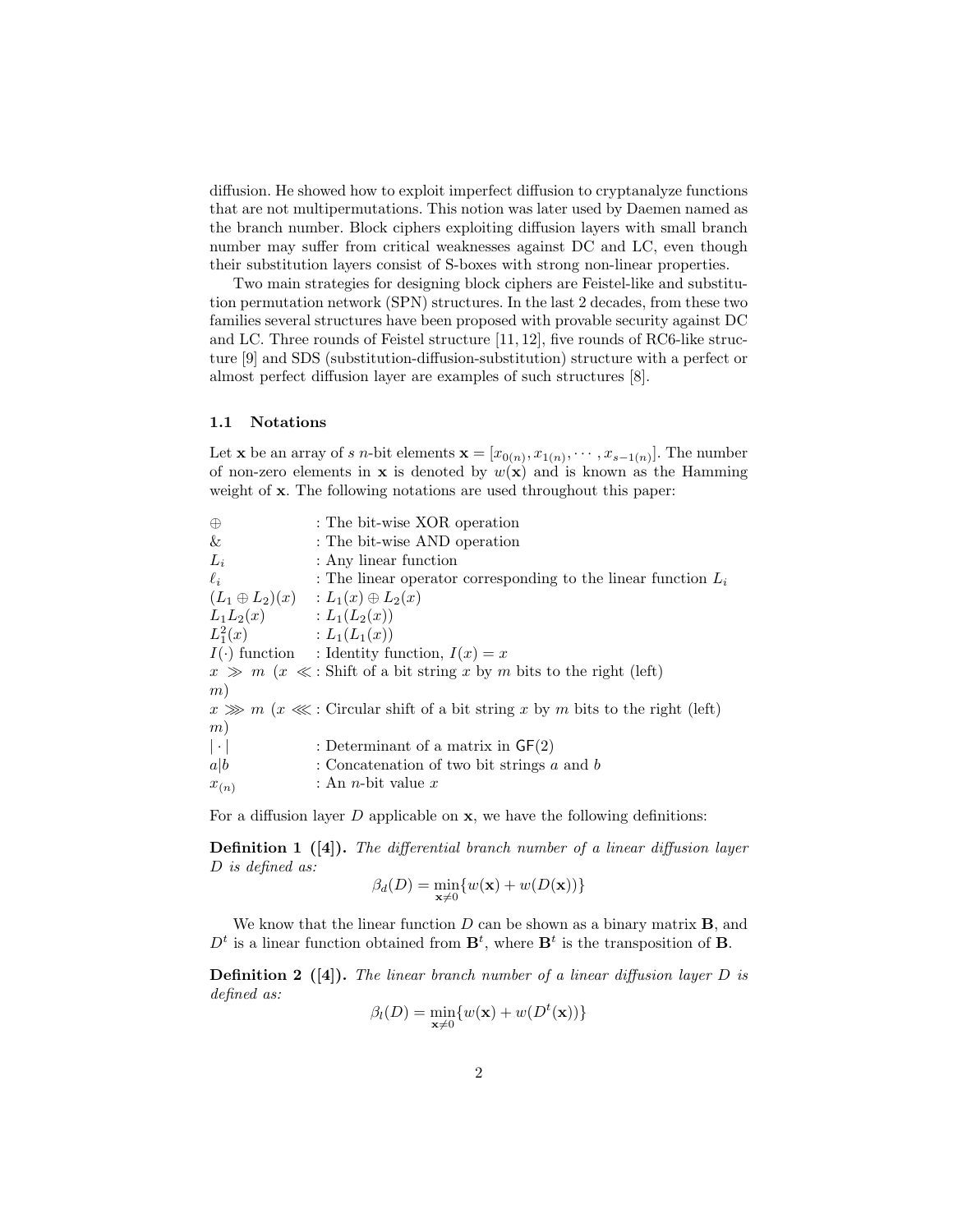It is well known that for a diffusion layer acting on s-word inputs, the maximal  $\beta_d$  and  $\beta_l$  are  $s+1$  [4]. A diffusion layer D taking its maximal  $\beta_d$  and  $\beta_l$  is called a perfect or MDS diffusion layer. Furthermore, a diffusion layer with  $\beta_d = \beta_l = s$ is called an almost perfect diffusion layer [8].

#### 1.2 Our contribution

In this paper, we define the notion of a *recursive diffusion layer* and propose a method to construct such perfect diffusion layers.

**Definition 3.** A diffusion layer D with s words  $x_i$  as the input, and s words  $y_i$ as the output is called a recursive diffusion layer if it can be represented in the following form:

$$
D: \begin{cases} y_0 = x_0 \oplus F_0(x_1, x_2, \dots, x_{s-1}) \\ y_1 = x_1 \oplus F_1(x_2, x_3, \dots, x_{s-1}, y_0) \\ \vdots \\ y_{s-1} = x_{s-1} \oplus F_{s-1}(y_0, y_1, \dots, y_{s-2}) \end{cases} \tag{1}
$$

where  $F_0, F_1, \ldots, F_{s-1}$  are arbitrary functions.

As an example, consider a 2-round Feistel structure with a linear round function L as a recursive diffusion layer with  $s = 2$ . The input-output relation for this diffusion layer is:

$$
D: \begin{cases} y_0 = x_0 \oplus L(x_1) \\ y_1 = x_1 \oplus L(y_0) \end{cases}
$$

The quarter-round function of Salsa20 is also an example of a non-linear recursive diffusion layer [1].

$$
D: \begin{cases} y_1 = x_1 \oplus ((x_0 + x_3) \lll 7) \\ y_2 = x_2 \oplus ((x_0 + y_1) \lll 9) \\ y_3 = x_3 \oplus ((y_1 + y_2) \lll 13) \\ y_0 = x_0 \oplus ((y_2 + y_3) \lll 18) \end{cases}
$$

Also, the lightweight hash function PHOTON [5] and the block cipher LED [6] use MDS matrices based on Eq. (1). In these ciphers, an  $m \times m$  MDS matrix  $\mathbf{B}^m$  was designed based on the following matrix **B** for the performance purposes:

$$
\mathbf{B} = \begin{pmatrix} 0 & 1 & 0 & \cdots & 0 \\ 0 & 0 & 1 & \cdots & 0 \\ \vdots & & \ddots & & \\ 0 & 0 & 0 & \cdots & 1 \\ Z_0 & Z_1 & Z_2 & \cdots & Z_{m-1} \end{pmatrix}
$$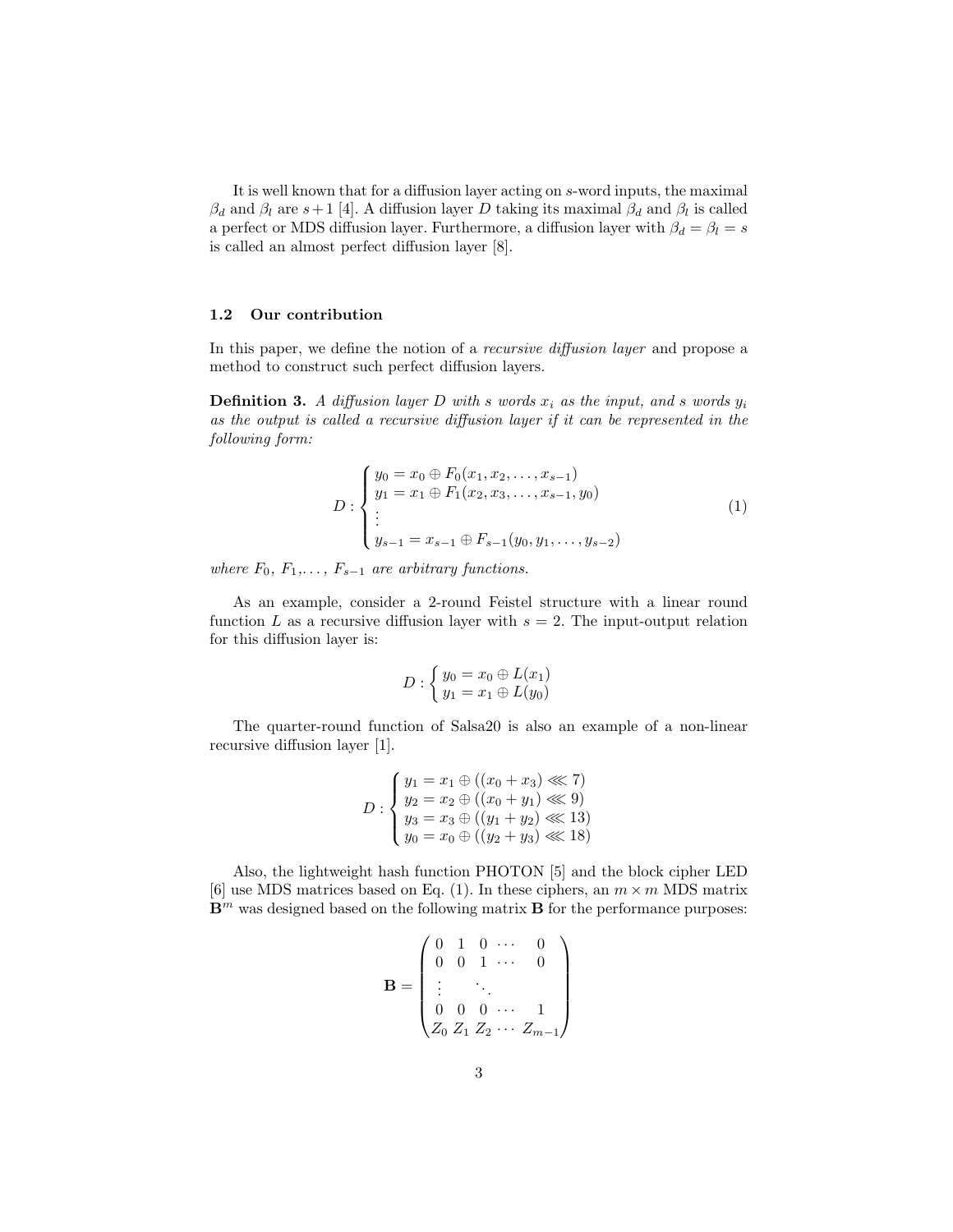By matrix  $\bf{B}$ , one elements of m inputs is updated and other elements are shifted. If we use  $\mathbf{B}^m$ , all inputs are updated, but we must check if this matrix is MDS. One example for  $m = 4$  is the PHOTON matrix working over  $GF(2^8)$ :

$$
\mathbf{B} = \begin{pmatrix} 0 & 1 & 0 & 0 \\ 0 & 0 & 1 & 0 \\ 0 & 0 & 0 & 1 \\ 1 & 2 & 1 & 4 \end{pmatrix} \Rightarrow \mathbf{B}^4 = \begin{pmatrix} 1 & 2 & 1 & 4 \\ 4 & 9 & 6 & 17 \\ 17 & 38 & 24 & 66 \\ 66 & 149 & 100 & 11 \end{pmatrix}
$$

In this paper, we propose a new approach to design linear recursive diffusion layers with the maximal branch number in which  $F_i$ 's are composed of one or two linear functions and a number of XOR operations. The design of the proposed diffusion layer is based on the invertibility of some simple linear functions in GF(2). Linear functions in this diffusion layer can be designed to be low-cost for different sizes of the input words, thus the proposed diffusion layer might be appropriate for resource-constrained devices, such as RFID tags. Although these recursive diffusion layers are not involutory, they have similar inverses with the same computational complexity. Another approach which is not recursive was picked by Junod and Vaudenay in [7] to design efficient MDS matrices.

This paper proceeds as follows: In Section 2, we introduce the general structure of our proposed recursive diffusion layer. Then, for one of its instances, we systematically investigate the required conditions for the underlying linear function to achieve the maximal branch number. In Section 3, we propose some other recursive diffusion layers with less than 8 input words and only one linear function. We use two linear functions to have a perfect recursive diffusion layer for  $s > 4$  in Section 4. Finally, we conclude the paper in Section 5.

# 2 The Proposed Diffusion Layer

In this section, we introduce a new perfect linear diffusion layer with a recursive structure. The diffusion layer D takes s words  $x_i$  for  $i = \{0, 1, \ldots, s-1\}$  as input, and returns s words  $y_i$  for  $i = \{0, 1, \ldots, s - 1\}$  as output. So, we can represent this diffusion layer as:

$$
y_0|y_1|\cdots|y_{s-1}=D(x_0|x_1|\cdots|x_{s-1})
$$

The first class of the proposed diffusion layer  $D$  is represented in Fig. 1, where L is a linear function,  $\alpha_k, \beta_k \in \{0, 1\}, \alpha_0 = 1$ , and  $\beta_0 = 0$ .

This diffusion layer can be represented in the form of Eq. (1) in which the  $F_i$  functions are all the same and can be represented as

$$
F_i(x_1, x_2, \dots, x_{s-1}) = \bigoplus_{j=1}^{s-1} \alpha_j x_j \oplus L\left(\bigoplus_{j=1}^{s-1} \beta_j x_j\right)
$$

To guarantee the maximal branch number for  $D$ , the linear function  $L$  and the coefficients  $\alpha_j$  and  $\beta_j$  must satisfy some necessary conditions. Conditions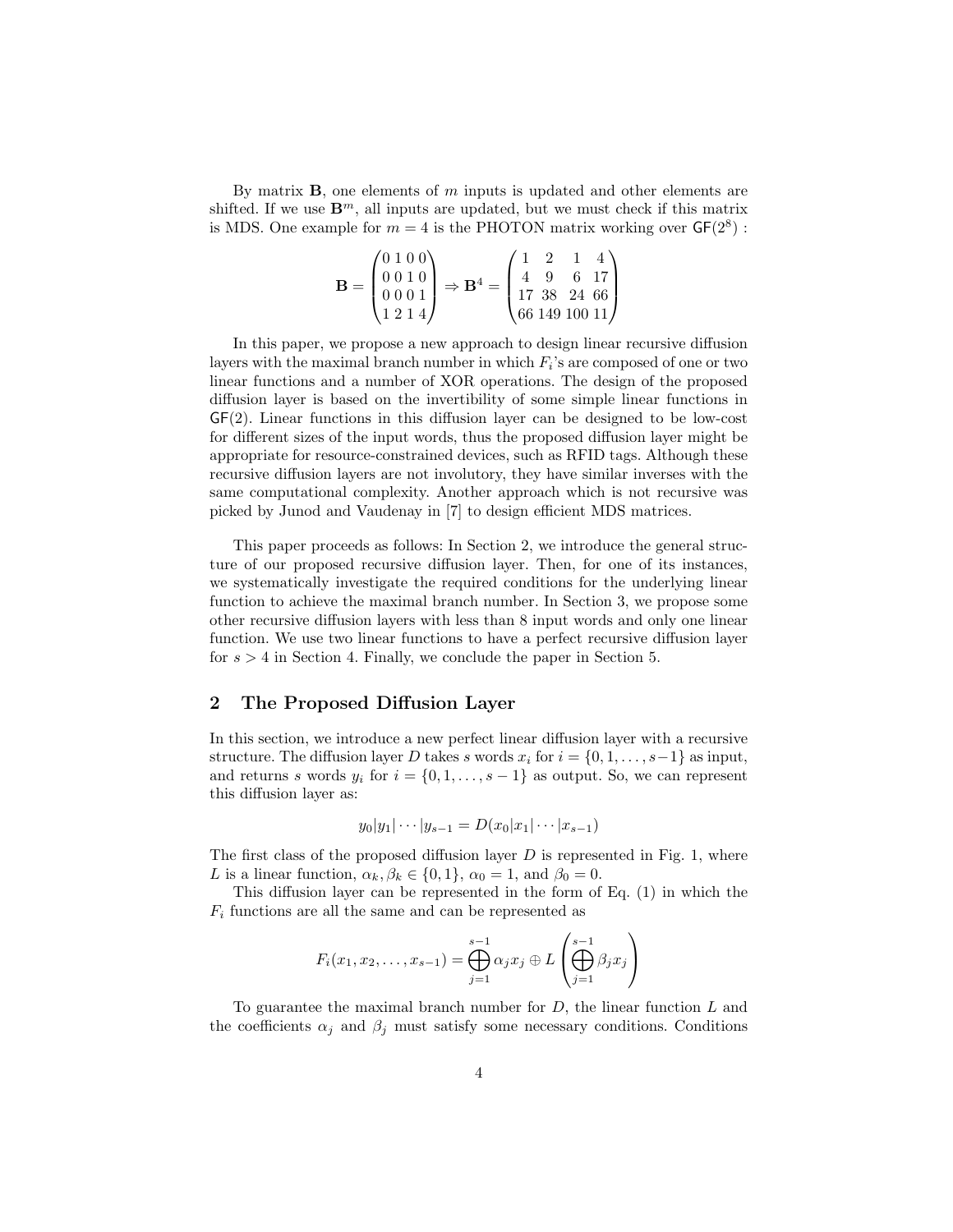1: Input : s n-bit words  $x_0, \ldots, x_{s-1}$ 2: Output : s n-bit words  $y_0, \ldots, x_{s-1}$ 3: for  $i = 0$  to  $s - 1$  do 4:  $y_i = x_i$ 5: end for 6: for  $i = 0$  to  $s - 1$  do 7:  $y_i = y_i \oplus (\bigoplus^{s-1}$  $j=0,j\neq i$  $\alpha_{[(j-i)\mod s]}y_j)\oplus L$  $\left( \bigoplus_{j=0,j\neq i}^{s-1} \right)$  $\beta_{[(j-i)\mod s]}y_j$  $\setminus$  $\overline{1}$ 8: end for

Fig. 1. The first class of the recursive diffusion layers

on L are expressed in this section and those of  $\alpha_j$ 's and  $\beta_j$ 's are expressed in Section 3. The diffusion layer described by Eq. (2) is an instance that satisfies the necessary conditions on  $\alpha_i$  and  $\beta_i$  with  $s = 4$ . In the rest of this section, we concentrate on the diffusion layers of this form and show that we can find invertible linear functions  $L$  such that  $D$  becomes a perfect diffusion layer.

$$
D: \begin{cases} y_0 = x_0 \oplus x_2 \oplus x_3 \oplus L(x_1 \oplus x_3) \\ y_1 = x_1 \oplus x_3 \oplus y_0 \oplus L(x_2 \oplus y_0) \\ y_2 = x_2 \oplus y_0 \oplus y_1 \oplus L(x_3 \oplus y_1) \\ y_3 = x_3 \oplus y_1 \oplus y_2 \oplus L(y_0 \oplus y_2) \end{cases} \tag{2}
$$

As shown in Fig. 2, this diffusion layer has a Feistel-like (GFN) structure, i.e.,

$$
F_0(x_1, x_2, x_3) = x_2 \oplus x_3 \oplus L(x_1 \oplus x_3)
$$

and for each  $i > 0$ ,  $y_i$  is obtained by  $(x_i, x_{i+1}, \ldots, x_{s-1})$  and  $(y_0, y_1, \ldots, y_{i-1})$ .

The inverse transformation,  $D^{-1}$ , has a very simple structure and does not require the inversion of the linear function L. Based on the recursive nature of D, if we start from the last equation of Eq.  $(2)$ ,  $x_3$  is immediately obtained from  $y_i$ 's. Then knowing  $x_3$  and  $y_i$ 's, we immediately obtain  $x_2$  from the third line of Eq. (2).  $x_1$  and  $x_0$  can be obtained in the same way. Thus, the inverse of D is:

$$
D^{-1} : \begin{cases} x_3 = y_3 \oplus y_1 \oplus y_2 \oplus L(y_0 \oplus y_2) \\ x_2 = y_2 \oplus y_0 \oplus y_1 \oplus L(x_3 \oplus y_1) \\ x_1 = y_1 \oplus x_3 \oplus y_0 \oplus L(x_2 \oplus y_0) \\ x_0 = y_0 \oplus x_2 \oplus x_3 \oplus L(x_1 \oplus x_3) \end{cases}
$$

D and  $D^{-1}$  are different, but they have the same structure and properties. To show that D has the maximal branch number, first we introduce some lemmas and theorems.

**Theorem 4** ([4]). A Boolean function F has maximal differential branch number if and only if it has maximal linear branch number.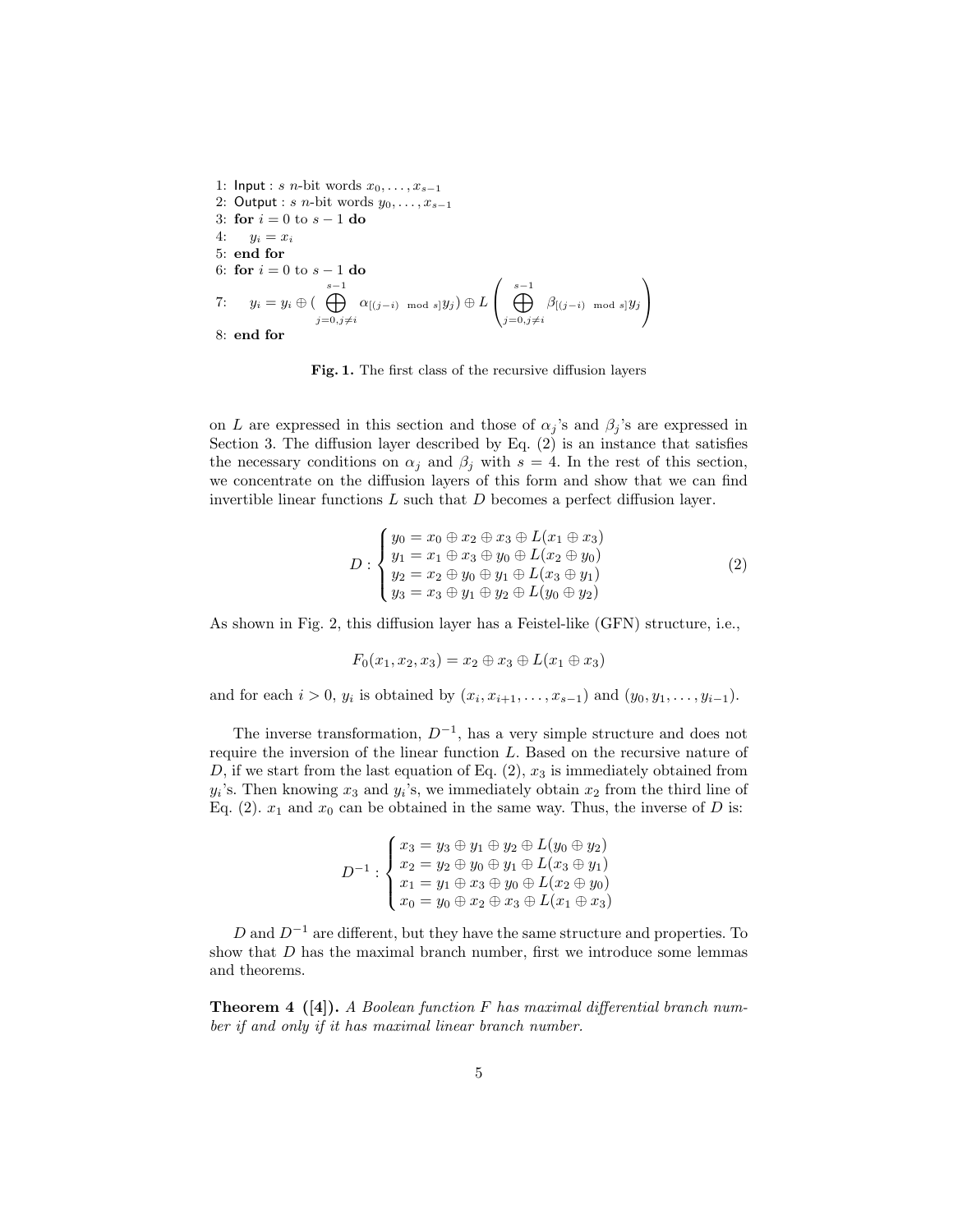

Fig. 2. The proposed recursive diffusion layer of Eq. (2)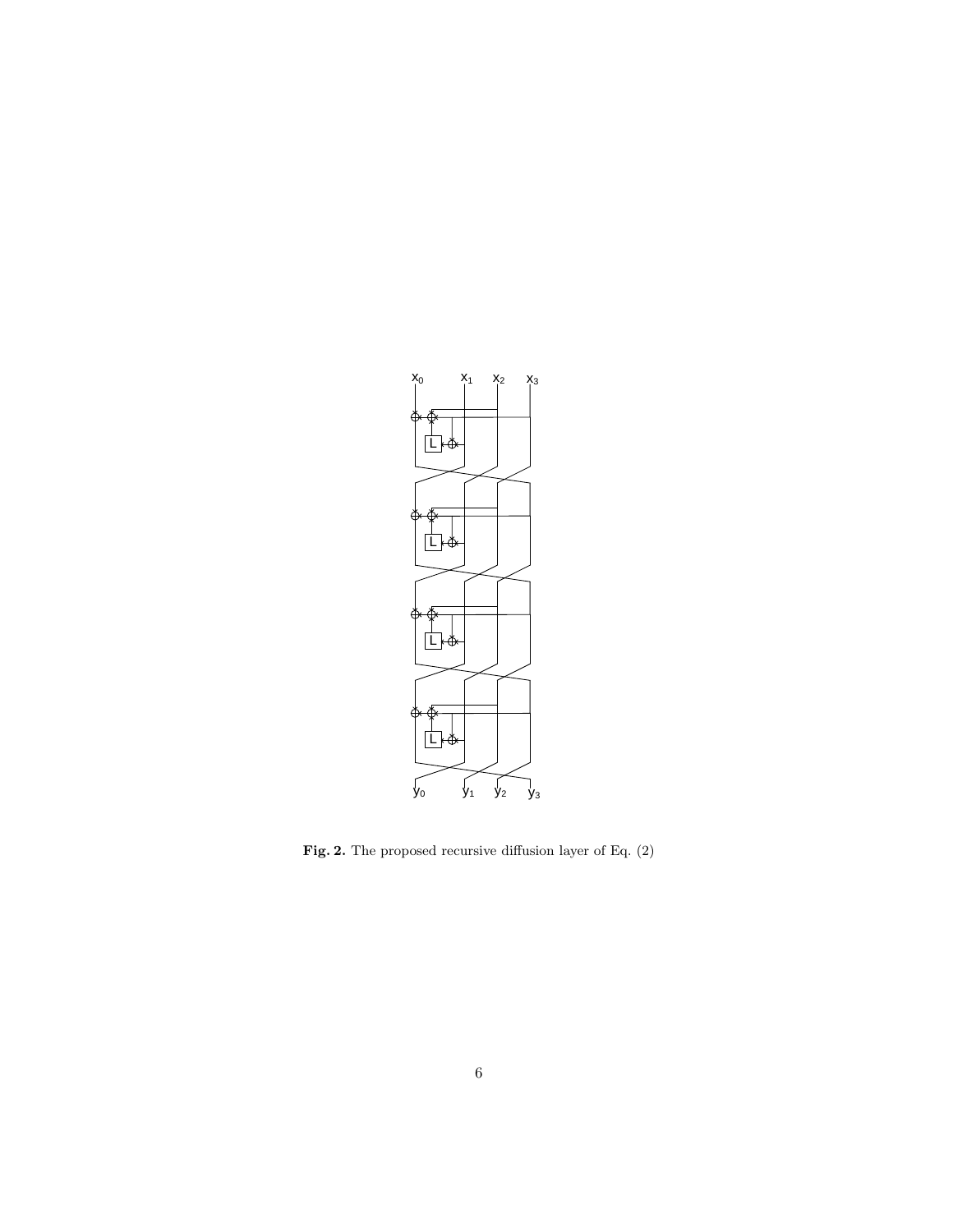As a result of Theorem 4, if we prove that the diffusion layer D represented in Eq. (2) has the maximal differential branch number, its linear branch number will be maximal too. Thus, in the following, we focus on the differential branch number.

**Lemma 5.** For m linear functions  $L_1$ ,  $L_2$ , ...,  $L_m$ , the proposition

$$
a \neq 0 \Rightarrow L_1(a) \oplus L_2(a) \oplus \dots \oplus L_m(a) \neq 0
$$

implies that the linear function  $L_1 \oplus L_2 \oplus ... \oplus L_m$  is invertible.

*Proof.* We know that  $(L_1 \oplus L_2 \oplus ... \oplus L_m)(x)$  is a linear function and it can be represented as a binary matrix **M**. So, **M** is invertible if and only if  $|\mathbf{M}| \neq 0$ .  $\Box$ 

**Lemma 6.** Assume the linear operator  $\ell_i$  corresponds to the linear function  $L_i(x)$ . If the linear operator  $\ell_3$  can be represented as the multiplication of two operators  $\ell_1$  and  $\ell_2$ , then the corresponding linear function  $L_3(x) = L_2(L_1(x))$ is invertible if and only if the linear functions  $L_1(x)$  and  $L_2(x)$  are invertible.

*Proof.* If  $L_1(x)$  and  $L_2(x)$  are invertible, clearly  $L_3(x)$  is invertible too. On the other hand, if  $L_3(x)$  is invertible then  $L_1(x)$  must be invertible, otherwise there are distinct  $x_1$  and  $x_2$  such that  $L_1(x_1) = L_1(x_2)$ . Thus,  $L_3(x_1) = L_2(L_1(x_1))$  $L_2(L_1(x_2)) = L_3(x_2)$  which contradicts the invertibility of  $L_3(x)$ . The invertibility of  $L_2(x)$  is proved in the same way.

 $\Box$ 

**Example 1**: We can rewrite the linear function  $L_3(x) = L^3(x) \oplus x$  ( $\ell_3 = \ell^3 \oplus I$ ) as  $L_3(x) = L_1(L_2(x))$ , where  $L_1(x) = L(x) \oplus x$   $(\ell_1 = \ell \oplus I)$  and  $L_2(x) =$  $L^2(x) \oplus L(x) \oplus x \; (\ell_2 = \ell^2 \oplus \ell \oplus I)$ . Thus, the invertibility of  $L_3(x)$  is equivalent to the invertibility of the two linear functions  $L_1(x)$  and  $L_2(x)$ .

**Theorem 7.** For the diffusion layer represented in Eq.  $(2)$ , if the four linear functions  $L(x)$ ,  $x \oplus L(x)$ ,  $x \oplus L^3(x)$ , and  $x \oplus L^7(x)$  are invertible, then this diffusion layer is perfect.

Proof. We show that the differential branch number of this diffusion layer is 5. First, the 4 words of the output are directly represented as functions of the 4 words of the input:

$$
D: \begin{cases} y_0 = x_0 \oplus L(x_1) \oplus x_2 \oplus x_3 \oplus L(x_3) \\ y_1 = x_0 \oplus L(x_0) \oplus x_1 \oplus L(x_1) \oplus L^2(x_1) \oplus x_2 \oplus L^2(x_3) \\ y_2 = L^2(x_0) \oplus x_1 \oplus L(x_1) \oplus L^3(x_1) \oplus x_2 \oplus L(x_2) \oplus x_3 \oplus L^2(x_3) \oplus L^3(x_3) \\ y_3 = x_0 \oplus L^2(x_0) \oplus L^3(x_0) \oplus L(x_1) \oplus L^2(x_1) \oplus L^3(x_1) \oplus L^4(x_1) \\ \oplus L(x_2) \oplus L^2(x_2) \oplus L^2(x_3) \oplus L^4(x_3) \end{cases} \tag{3}
$$

Now, we show that if the number of active (non-zero) words in the input is m, where  $m = 1, 2, 3, 4$ , then the number of non-zero words in the output is greater than or equal to  $5 - m$ . The diffusion layer represented in Eq. (2) is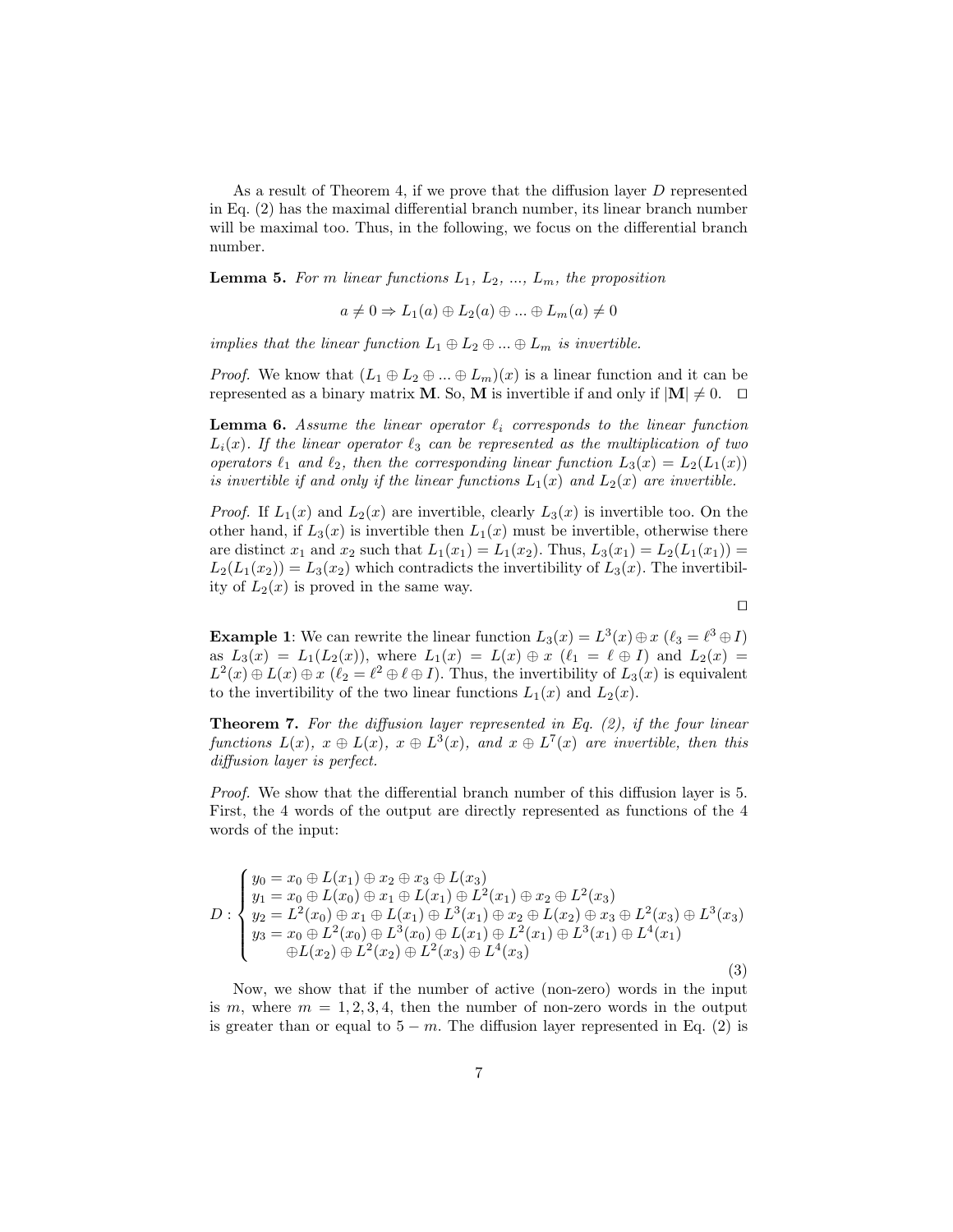invertible. Consider  $m = 4$ , then all of the 4 words in the input are active, and we are sure at least one of the output words is active too. Thus the theorem is correct for  $m = 4$ . The remainder of the proof is performed for the 3 cases of  $w(\Delta(\mathbf{x})) = m$ , for  $m = 1, 2, 3$  separately. In each of these cases, some conditions are forced on the linear function L.

Case 1:  $w(\triangle x) = 1$ 

To study this case, first the subcase

$$
(\triangle x_0 \neq 0, \triangle x_1 = \triangle x_2 = \triangle x_3 = 0 \text{ or } \triangle \mathbf{x} = \triangle x_0 |0|0|0)
$$

is analyzed. For this subcase, Eq. (3) is simplified to:

$$
D: \begin{cases} \Delta y_0 = \Delta x_0 \\ \Delta y_1 = (I \oplus L)(\Delta x_0) \\ \Delta y_2 = L^2(\Delta x_0) \\ \Delta y_3 = (I \oplus L^2 \oplus L^3)(\Delta x_0) \end{cases}
$$

If D is a perfect diffusion layer then  $\triangle y_0$ ,  $\triangle y_1$ ,  $\triangle y_2$  and  $\triangle y_3$  must be non-zero. Clearly,  $\triangle y_0$  is non-zero, and based on Lemma 5, the conditions for  $\Delta y_1$ ,  $\Delta y_2$  and  $\Delta y_3$  to be non-zero are that the linear functions  $I \oplus L$ ,  $L^2$  and  $I \oplus L^2 \oplus L^3$  must be invertible. Note that based on Lemma 6, the invertibility of  $L^2$  yields the invertibility of L. Considering Lemma 6, if the other three subcases are studied, it is induced that the linear functions  $x \oplus L(x) \oplus L^2(x)$  and  $x \oplus L(x) \oplus L^{3}(x)$  must also be invertible.

# Case 2:  $w(\triangle x) = 2$

In this case, there exist exactly two active words in the input difference and we obtain some conditions on the linear function  $L$  to guarantee the branch number 5 for D. In the following, we only analyze the subcase

$$
(\triangle x_0, \triangle x_1 \neq 0 \text{ and } \triangle x_2 = \triangle x_3 = 0 \text{ or } \triangle \mathbf{x} = \triangle x_0 | \triangle x_1 | 0 | 0)
$$

With this assumption, Eq. (3) is simplified to:

$$
D: \begin{cases} \Delta y_0 = \Delta x_0 \oplus L(\Delta x_1) \\ \Delta y_1 = (I \oplus L)(\Delta x_0) \oplus (I \oplus L \oplus L^2)(\Delta x_1) \\ \Delta y_2 = L^2(\Delta x_0) \oplus (I \oplus L \oplus L^3)(\Delta x_1) \\ \Delta y_3 = (I \oplus L^2 \oplus L^3)(\Delta x_0) \oplus (L \oplus L^2 \oplus L^3 \oplus L^4)(\Delta x_1) \end{cases} (4)
$$

To show that  $w(\Delta y)$  is greater than or equal to 3, we must find some conditions on L such that if one of the  $\triangle y_i$ 's is zero, then the other three  $\triangle y_j$ 's cannot be zero. Let  $\triangle y_0 = 0$ , then:

$$
\Delta x_0 \oplus L(\Delta x_1) = 0 \Rightarrow \Delta x_0 = L(\Delta x_1)
$$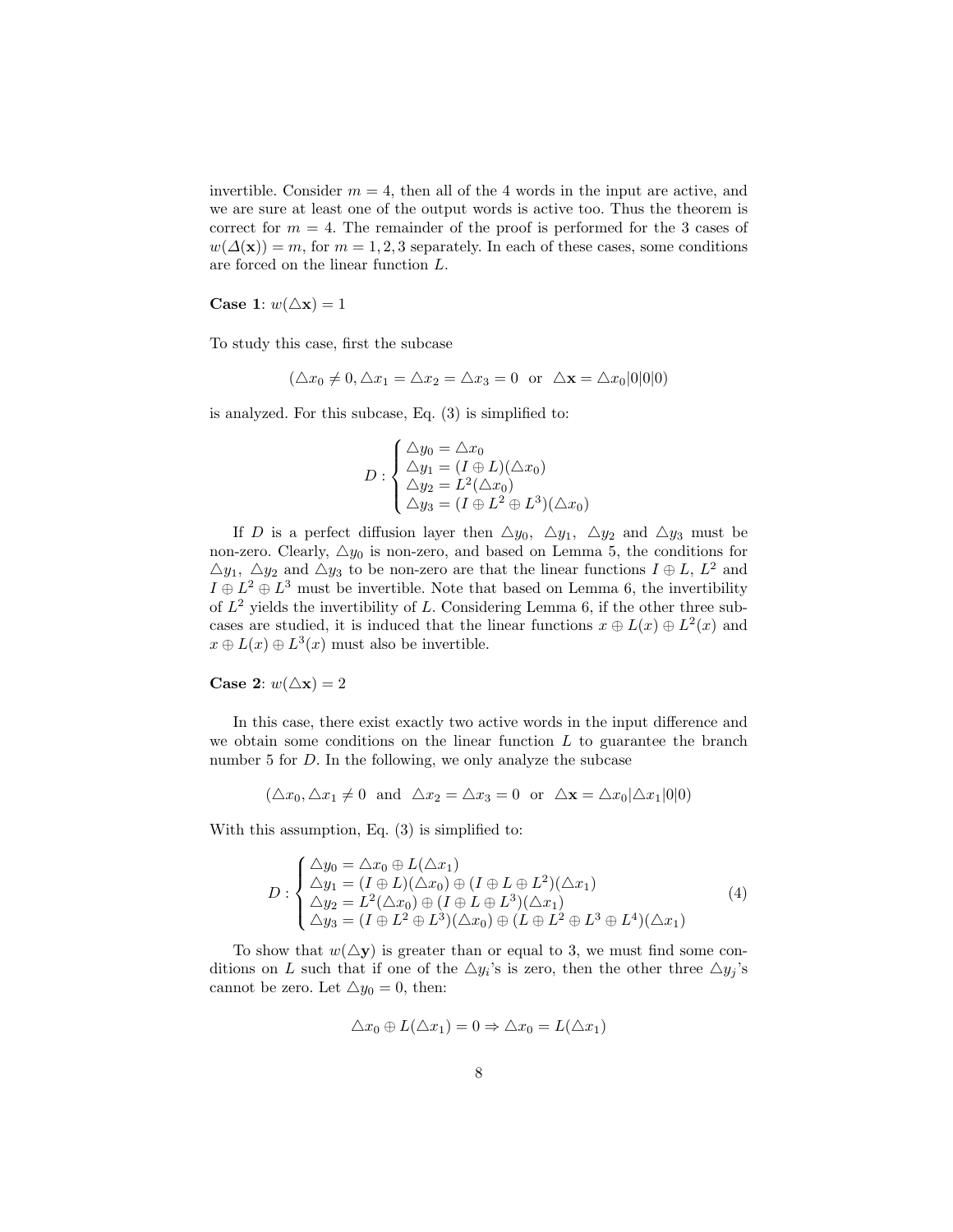If  $\triangle x_0$  is replaced in the last three equations of Eq. (4), we obtain  $\triangle y_1$ ,  $\triangle y_2$ and  $\triangle y_3$  as follows:

$$
\begin{cases}\n\Delta y_1 = \Delta x_1 \\
\Delta y_2 = \Delta x_1 \oplus L(\Delta x_1) \\
\Delta y_3 = L^2(\Delta x_1)\n\end{cases}
$$

Obviously,  $\Delta y_1$  is not zero. Furthermore, for  $\Delta y_2$  and  $\Delta y_3$  to be non-zero, considering Lemma 5, we conclude that the functions  $x \oplus L(x)$  and  $L^2(x)$  must be invertible. This condition was already obtained in the Case 1. We continue this procedure for  $\triangle y_1 = 0$ .

$$
\Delta y_1 = \Delta x_0 \oplus L(\Delta x_0) \oplus x_1 \oplus L(\Delta x_1) \oplus L^2(\Delta x_1) = 0 \Rightarrow
$$
  

$$
\Delta x_0 \oplus L(\Delta x_0) = x_1 \oplus L(\Delta x_1) \oplus L^2(\Delta x_1)
$$

From the previous subcase, we know that if  $\Delta y_0 = 0$  then  $\Delta y_1 \neq 0$ . Thus we conclude that,  $\Delta y_0$  and  $\Delta y_1$  cannot be simultaneously zero. Therefore, by contraposition we obtain that if  $\Delta y_1 = 0$  then  $\Delta y_0 \neq 0$ . So, we only check  $\Delta y_2$ and  $\triangle y_3$ . From the third equation in Eq. (4), we have:

$$
(I \oplus L)(\triangle y_2) = L^2(\triangle x_1) \oplus L^3(\triangle x_1) \oplus L^4(\triangle x_1) \oplus \triangle x_1
$$
  
\n
$$
\oplus L^2(\triangle x_1) \oplus L^3(\triangle x_1) \oplus L^4(\triangle x_1)
$$
  
\n
$$
= \triangle x_1
$$

 $x \oplus L(x)$  is invertible, thus we conclude that with the two active words  $\triangle x_0$ and  $\Delta x_1$  in the input,  $\Delta y_1$  and  $\Delta y_2$  cannot be zero simultaneously. With the same procedure, we can prove that  $\triangle y_1$  and  $\triangle y_3$  cannot be zero simultaneously.

Here we only gave the proof for the case  $(\triangle x_0, \triangle x_1 \neq 0, \triangle x_2 = \triangle x_3 = 0)$ . We performed the proof procedure for the other cases and no new condition was added to the previous set of conditions in Case 1.

#### Case 3:  $w(\triangle x) = 3$

In this case, assuming three active words in the input, we show that the output has at least 2 non-zero words. Here, only the case

$$
(\triangle x_0, \triangle x_1, \triangle x_2 \neq 0 \text{ and } \triangle x_3 = 0 \text{ or } \triangle \mathbf{x} = \triangle x_0 | \triangle x_1 | \triangle x_2 | 0)
$$

is analyzed. The result holds for the other three cases with  $w(\Delta x) = 3$ . Let rewrite the Eq. (3) for  $\triangle x_3 = 0$  as follows:

$$
D: \begin{cases} \Delta y_0 = \Delta x_0 \oplus L(\Delta x_1) \oplus \Delta x_2 \\ \Delta y_1 = (I \oplus L)(\Delta x_0) \oplus (I \oplus L \oplus L^2)(\Delta x_1) \oplus \Delta x_2 \\ \Delta y_2 = L^2(\Delta x_0) \oplus (I \oplus L \oplus L^3)(\Delta x_1) \oplus (I \oplus L)(\Delta x_2) \\ \Delta y_3 = (I \oplus L^2 \oplus L^3)(\Delta x_0) \oplus (L \oplus L^2 \oplus L^3 \oplus L^4)(\Delta x_1) \oplus (L \oplus L^2)(\Delta x_2) \end{cases}
$$
(5)

When  $\Delta y_0 = \Delta y_1 = 0$ , from the first 2 lines of Eq. (5),  $\Delta x_0$  and  $\Delta x_1$  are obtained as the function of  $\triangle x_2$ .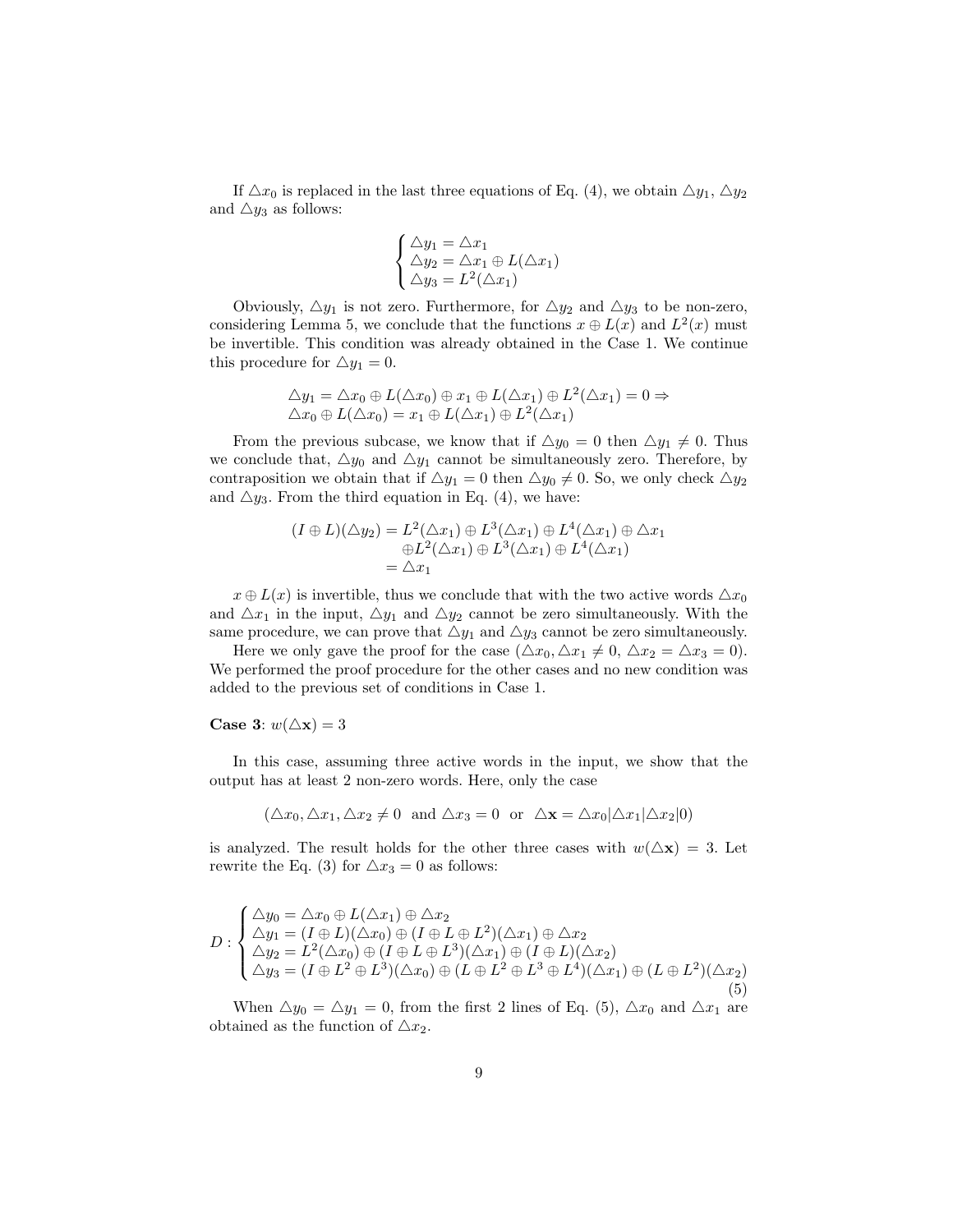$$
\begin{cases}\n\Delta y_0 = \Delta x_0 \oplus L(\Delta x_1) \oplus \Delta x_2 = 0 \\
\Delta y_1 = \Delta x_0 \oplus L(\Delta x_0) \oplus \Delta x_1 \oplus L(\Delta x_1) \Rightarrow \begin{cases}\n\Delta x_1 = L(\Delta x_2) \\
\Delta x_0 = \Delta x_2 \oplus L^2(\Delta x_2)\n\end{cases} \\
\oplus L^2(\Delta x_1) \oplus \Delta x_2 = 0\n\end{cases}
$$

Now, replacing  $\triangle x_0 = \triangle x_2 \oplus L^2(\triangle x_2)$  and  $\triangle x_1 = L(\triangle x_2)$  into  $\triangle y_2$  and  $\triangle y_3$ yields:

$$
\begin{cases}\n\Delta y_2 = L^2(\Delta x_0) \oplus (I \oplus L \oplus L^3)(\Delta x_1) \oplus (I \oplus L)(\Delta x_2) = \Delta x_2 \\
\Delta y_3 = (I \oplus L^2 \oplus L^3)(\Delta x_0) \oplus (L \oplus L^2 \oplus L^3 \oplus L^4)(\Delta x_1) \oplus (L \oplus L^2)(\Delta x_2) \\
= (I \oplus L)(\Delta x_2)\n\end{cases}
$$

From Case 1, we know that the functions  $x \oplus L(x)$  and  $x \oplus L(x) \oplus L^2(x)$ are invertible. Therefore,  $\triangle y_2$  and  $\triangle y_3$  are non-zero. If the other sub-cases with three active words in the input are investigated, it is easy to see that no new condition is added to the present conditions on L.

Finally, we conclude that the diffusion layer  $D$  presented in Fig. 1 is perfect if the linear functions

$$
\begin{cases}\nL_1(x) = L(x) \\
L_2(x) = x \oplus L(x) \\
L_3(x) = x \oplus L(x) \oplus L^2(x) \\
L_4(x) = x \oplus L(x) \oplus L^3(x) \\
L_5(x) = x \oplus L^2(x) \oplus L^3(x)\n\end{cases}
$$

are invertible. We know that  $L_3(L_2(x)) = x \oplus L^3(x)$  and  $L_5(L_4(L_2(x))) =$  $x \oplus L^{7}(x)$ . Thus, by Lemma 6, we can summarize the necessary conditions on the linear function L as the invertibility of  $L(x)$ ,  $(I \oplus L)(x)$ ,  $(I \oplus L^3)(x)$  and  $(I \oplus L^7)(x)$ .

 $\Box$ 

Next, we need a simple method to check whether a linear function  $L$  satisfies the conditions of Theorem 7 or not. For this purpose, we use the binary matrix representation of L. Assume that  $x_i$  is an n-bit word. Hence, we can represent a linear function L with an  $n \times n$  matrix **A** with elements in GF(2). By using Lemma 5, if L is invertible, **A** is not singular over  $GF(2)$  ( $|A| \neq 0$ ). To investigate whether a linear function  $L$  satisfies the conditions of Theorem 7, we construct the corresponding matrix  $\mathbf{A}_{n\times n}$  from L and check the non-singularity of the matrices **A**,  $I \oplus A$ ,  $I \oplus A^3$  and  $I \oplus A^7$  in GF(2). We introduce some lightweight linear functions with  $n$ -bit inputs/outputs in Table 1 that satisfy the above conditions. Note that there exist many linear functions which satisfy the conditions of Theorem 7.

Unlike the shift and XOR operations, rotation cannot be implemented as a single instruction on many processors. So, to have more efficient diffusion layers, we introduce new L functions for 32-bit and 64-bit inputs in Table 2 that only use shift and XOR operations.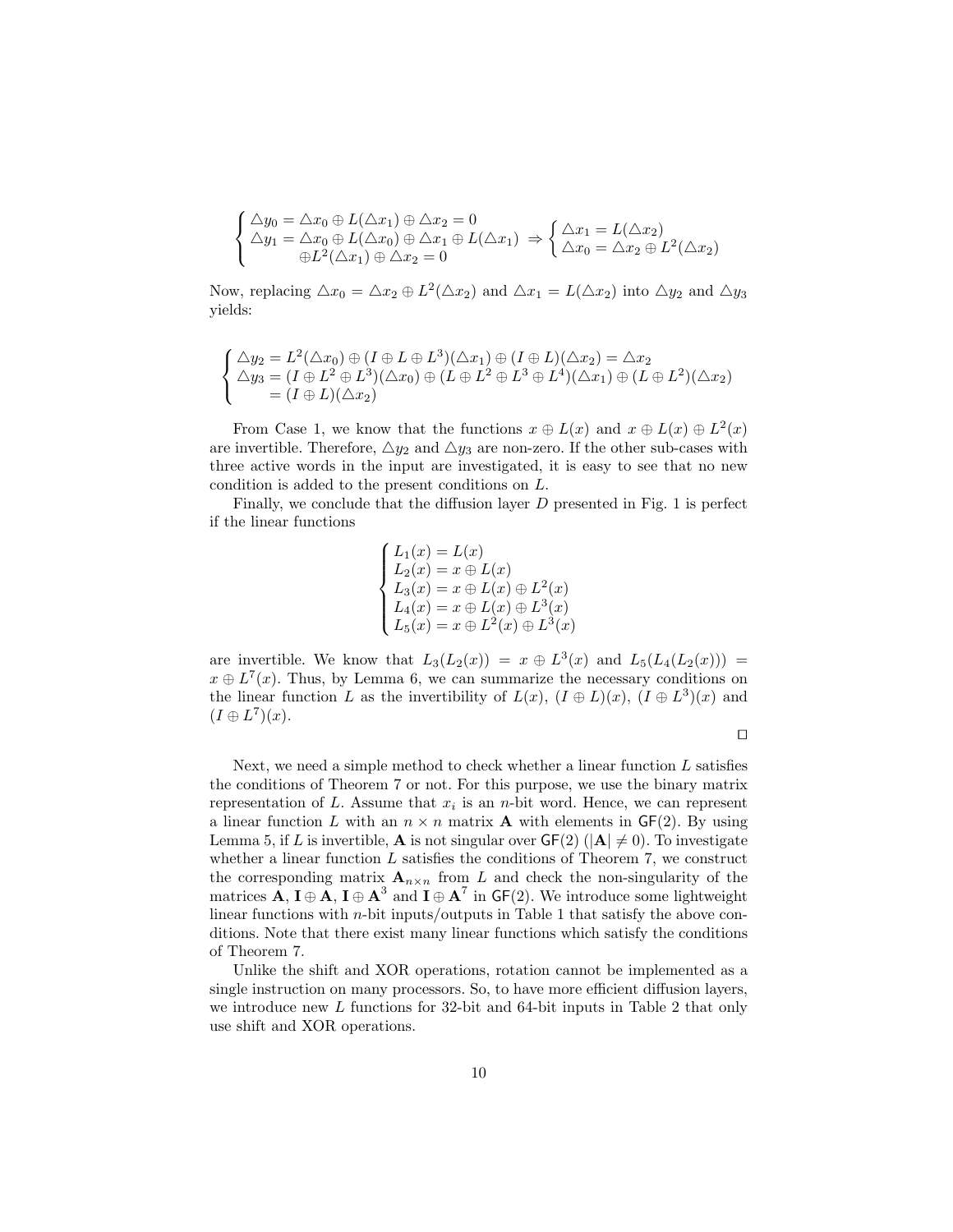| $\boldsymbol{n}$ | Some linear functions $L$                                                                      |
|------------------|------------------------------------------------------------------------------------------------|
| $\overline{4}$   | $L(x) = (x \oplus x \ll 3) \ll 1$                                                              |
| 8                | $L(x) = (x \oplus (x \& 0x2) \ll 1) \ll 1$                                                     |
| $\overline{16}$  | $L(x) = (x \oplus x \ll 15) \ll 1$                                                             |
|                  | $32 L(x) = (x \oplus x \ll 31) \ll 15$ or $L(x) = (x \ll 24) \oplus (x \& 0 \times F)$         |
|                  | $\boxed{64}L(x) = (x \oplus x \ll 63) \ll 1$ or $L(x) = (x \ll 8) \oplus (x \& 0 \times$ FFFF) |

Table 1. Some instances of the linear function L satisfying Theorem 7

Table 2. Some examples for the linear function L satisfying Theorem 7 without a circular shift

| $n \mid$ Sample linear functions L        |  |
|-------------------------------------------|--|
| $ 32  L(x) = (x \ll 3) \oplus (x \gg 1)$  |  |
| $ 64  L(x) = (x \ll 15) \oplus (x \gg 1)$ |  |

We can use this diffusion layer with  $L(x) = (x \ll 3) \oplus (x \gg 1)$  instead of the diffusion layers used in the block ciphers MMB [3] or Hierocrypt [13]. In MMB, the diffusion layer is a  $4 \times 4$  binary matrix with branch number 4. If we use the proposed diffusion layer in this cipher, it becomes stronger against LC and DC attacks. This change also prevents the attacks presented on this block cipher in [17]. By computer simulations, we observed that this modification reduces the performance of MMB by about 10%. Also, if we use our proposed diffusion layer with the same  $L(x)$ , instead of the binary matrix of the block cipher Hierocrypt (called  $MDS_H$  [13]), we can achieve a 2 times faster implementation with the same level of security.

Moreover, in the nested SPN structure of Hierocrypt, we replaced the MDS matrix of AES in  $GF(2^{32})$  (because inputs of MDS<sub>H</sub> are 4 32-bit words) with irreducible polynomial  $x^{32} + x^7 + x^5 + x^3 + x^2 + x + 1$  [14] instead of the binary  $matrix MDS<sub>H</sub>$ . We observed that the replacement of our proposed diffusion layer instead of  $MDS_H$  yields 5% better performance than the replacement of the AES matrix in  $GF(2^{32})$ .

In Eq. (1), if  $F_i(x_1, x_2, x_3) = F_0(x_1, x_2, x_3) = L(x_1) \oplus x_2 \oplus L^2(x_3)$ , where  $L(x) = 2x$  and  $x \in GF(2^4)$ , PHOTON MDS matrix is obtained [5]. If we change **B** to Eq. (2) and define  $L(x) = 2x$ , we have:

$$
\mathbf{B} = \begin{pmatrix} 0 & 1 & 0 & 0 \\ 0 & 0 & 1 & 0 \\ 0 & 0 & 0 & 1 \\ 1 & 2 & 1 & 3 \end{pmatrix} \Rightarrow \mathbf{B}^4 = \begin{pmatrix} 1 & 2 & 1 & 3 \\ 3 & 7 & 1 & 4 \\ 4 & 11 & 3 & 13 \\ 13 & 30 & 6 & 20 \end{pmatrix}
$$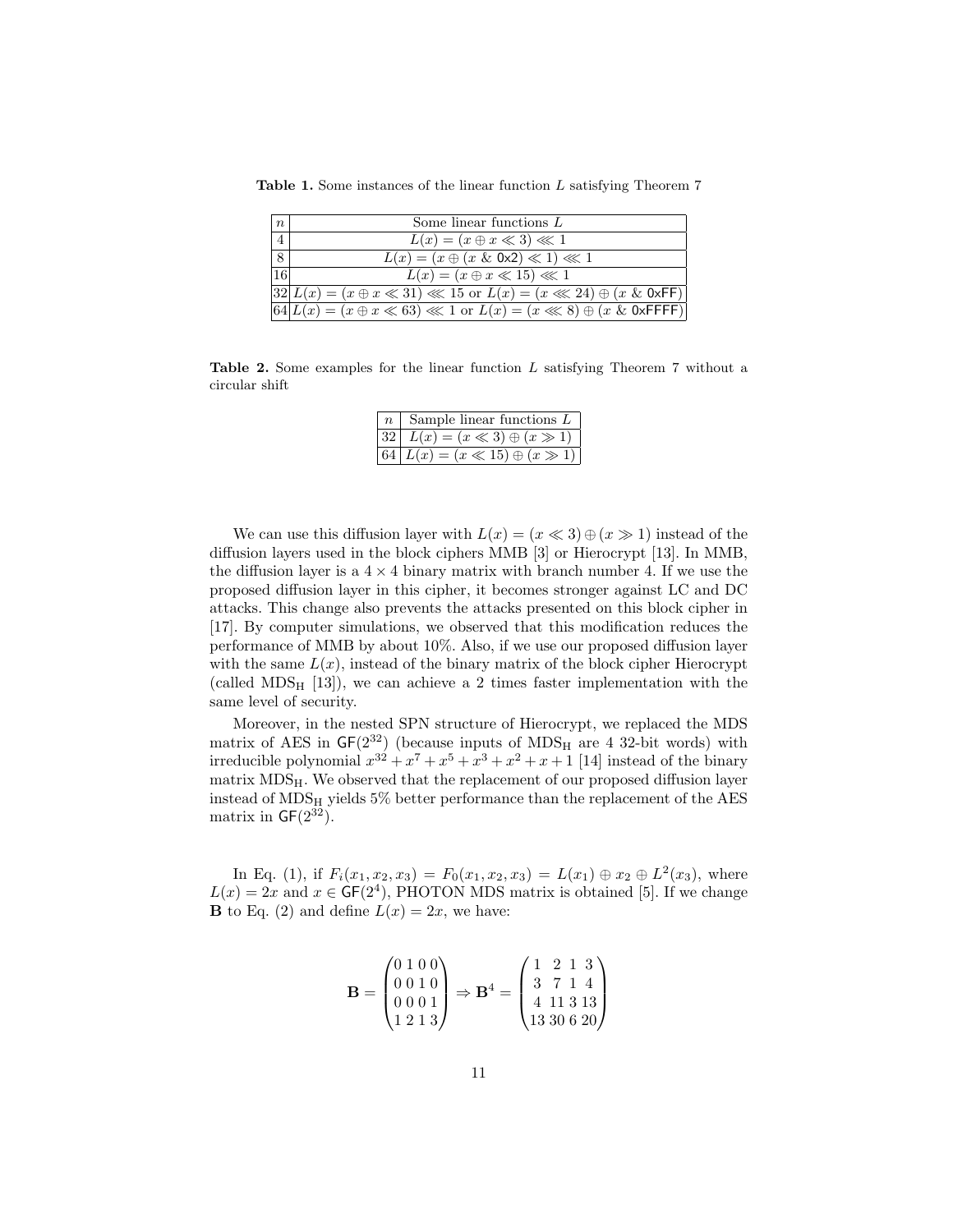# 3 Other Desirable Structures for the Proposed Diffusion Layer

In Section 2, the general form of the proposed diffusion layer was introduced in Fig. 1. Then by assuming a special case of  $\alpha_i$ 's and  $\beta_i$ 's, an instance of this diffusion layer was given in Eq. (2). In this section, we obtain all sets of  $\alpha_i$ 's and  $\beta_i$ 's such that the diffusion layer of Fig. 1 becomes perfect. We know some properties of  $\alpha_i$ 's and  $\beta_i$ 's; for instance if all the words of the output are directly represented as the function of input words, a function of each  $x_i$  ( $0 \le i \le s - 1$ ) must appear in each equation. Another necessary condition is obtained for two active words of the input. Assume there exist only two indices  $i, j$  such that  $x_i, x_j \neq 0$ . If we write each two output words  $y_p, y_q$  in a direct form as a function of  $x_i$  and  $x_j$ , we obtain:

$$
\begin{cases}\ny_p = L_{p_i}(x_i) \oplus L_{p_j}(x_j) \\
y_q = L_{q_i}(x_i) \oplus L_{q_j}(x_j)\n\end{cases}
$$

If

$$
\frac{\ell_{p_i}}{\ell_{q_i}} = \frac{\ell_{p_j}}{\ell_{q_j}} \qquad \text{or} \qquad \begin{vmatrix} \ell_{p_i} & \ell_{p_j} \\ \ell_{q_i} & \ell_{q_j} \end{vmatrix} = 0
$$

then,  $y_p = 0$  is equivalent to  $y_q = 0$ . Thus, the minimum number of active words in the input and output is less than or equal to s, and the branch number will not reach the maximal value  $s + 1$ . This procedure must be repeated for 3 and more active words in the input. As an extension, we can use Lemma 3 of [14].

**Lemma 8.** Assume the diffusion layer has m inputs/outputs bits and  $\ell$  is the linear operator of  $L(x)$  and I is the linear operator of  $I(x)$ . Moreover,  $ML_D$  is an  $m \times m$  matrix representation of the operator of the diffusion layer. If D is perfect, then all the sub-matrices of  $ML_D$  is non-singular.

If we construct the  $ML<sub>D</sub>$  of Eq. (2), we have:

$$
\mathbf{ML}_D = \begin{pmatrix} I & \ell & I & I \oplus \ell \\ I \oplus \ell & I \oplus \ell \oplus \ell^2 & I & \ell^2 \\ \ell^2 & I \oplus \ell \oplus \ell^3 & I \oplus \ell & I \oplus \ell^2 \oplus \ell^3 \\ I \oplus \ell^2 \oplus \ell^3 & \ell \oplus \ell^2 \oplus \ell^3 \oplus \ell^4 & \ell \oplus \ell^2 & \ell^2 \oplus \ell^4 \end{pmatrix}
$$

If we calculate 69 sub-matrix determinant of  $ML<sub>D</sub>$ , we find the result of Theorem 7. However, by following this procedure, it is complicated to obtain all sets of  $\alpha_i$ 's and  $\beta_i$ 's analytically. So, by systematizing the method based on Lemma 8, we performed a computer simulation to obtain all sets of  $\alpha_i$ 's and  $\beta_i$ 's in the diffusion layer in Fig. 1 that yield a perfect diffusion. We searched for all  $\alpha_i$ 's and  $\beta_i$ 's that make the diffusion layer of Fig. 1 a perfect diffusion layer. This procedure was repeated for  $s = 2, 3, ..., 8$ . We found one set of  $(\alpha_i, \beta_i)$  for  $s = 2$ , four sets for  $s = 3$ , and four sets for  $s = 4$ . The obtained diffusion layers along with the conditions on the underlying linear function L are reported in Table 3. We observed that for  $s = 5, 6, 7$  the diffusion layer introduced in Fig. 1 cannot be perfect.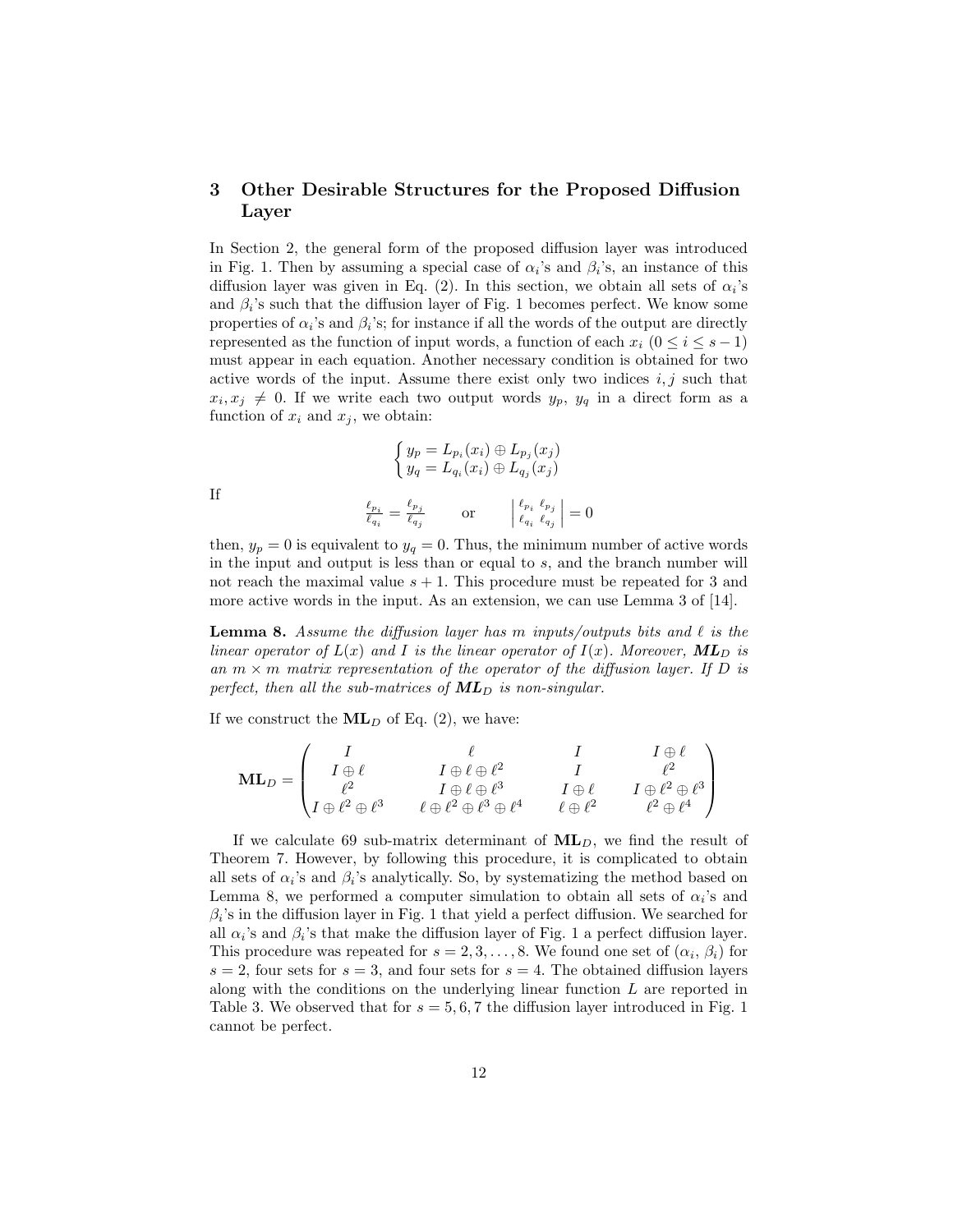| $\boldsymbol{s}$ | Diffusion Layer $D$                                                                                                                                                                                                                                                                                     | Function that must be invertible                                                             |  |
|------------------|---------------------------------------------------------------------------------------------------------------------------------------------------------------------------------------------------------------------------------------------------------------------------------------------------------|----------------------------------------------------------------------------------------------|--|
| $\overline{2}$   | $y_0=x_0\oplus L(x_1)$<br>$y_1 = x_1 \oplus L(y_0)$                                                                                                                                                                                                                                                     | $L(x)$ and $x \oplus L(x)$                                                                   |  |
| 3                | $y_0 = x_0 \oplus L(x_1 \oplus x_2)$<br>$y_1 = x_1 \oplus L(x_2 \oplus y_0)$<br>$y_2=x_2\oplus L(y_0\oplus y_1)$                                                                                                                                                                                        | $L(x)$ , $x \oplus L(x)$ and $x \oplus L^{3}(x)$                                             |  |
| 3                | $y_0 = x_0 \oplus x_1 \oplus L(x_1 \oplus x_2)$<br>$y_1 = x_1 \oplus x_2 \oplus L(x_2 \oplus y_0)$<br>$y_2 = x_2 \oplus y_0 \oplus L(y_0 \oplus y_1)$                                                                                                                                                   | $L(x)$ , $x \oplus L(x)$ , $x \oplus L^{3}(x)$ and $x \oplus L^{7}(x)$                       |  |
| 3                | $y_0 = x_0 \oplus x_2 \oplus L(x_1 \oplus x_2)$<br>$y_1 = x_1 \oplus y_0 \oplus L(x_2 \oplus y_0)$<br>$y_2 = x_2 \oplus y_1 \oplus L(y_0 \oplus y_1)$                                                                                                                                                   | $L(x)$ , $x \oplus L(x)$ , $x \oplus L^{3}(x)$ and $x \oplus L^{7}(x)$                       |  |
| 3                | $y_0 = x_0 \oplus x_1 \oplus x_2 \oplus L(x_1 \oplus x_2)$<br>$y_1 = x_1 \oplus x_2 \oplus y_0 \oplus L(x_2 \oplus y_0)$<br>$y_2 = x_2 \oplus y_0 \oplus y_1 \oplus L(y_0 \oplus y_1)$                                                                                                                  | $L(x)$ , $x \oplus L(x)$ , and $x \oplus L^{3}(x)$                                           |  |
| $\overline{4}$   | $y_0 = x_0 \oplus x_2 \oplus x_3 \oplus L(x_1 \oplus x_3)$<br>$y_1 = x_1 \oplus x_3 \oplus y_0 \oplus L(x_2 \oplus y_0)$<br>$y_2 = x_2 \oplus y_0 \oplus y_1 \oplus L(x_3 \oplus y_1)$<br>$y_3 = x_3 \oplus y_1 \oplus y_2 \oplus L(y_0 \oplus y_2)$                                                    | $L(x)$ , $x \oplus L(x)$ , $x \oplus L^{3}(x)$ and $x \oplus L^{7}(x)$                       |  |
| $\overline{4}$   | $y_0 = x_0 \oplus x_1 \oplus x_2 \oplus L(x_1 \oplus x_3)$<br>$y_1 = x_1 \oplus x_2 \oplus x_3 \oplus L(x_2 \oplus y_0)$<br>$y_2 = x_2 \oplus x_3 \oplus y_0 \oplus L(x_3 \oplus y_1)$<br>$y_3 = x_3 \oplus y_0 \oplus y_1 \oplus L(y_0 \oplus y_2)$                                                    | $L(x)$ , $x \oplus L(x)$ , $x \oplus L^{3}(x)$ and $x \oplus L^{7}(x)$                       |  |
| $\overline{4}$   | $y_0 = x_0 \oplus x_2 \oplus L(x_1 \oplus x_2 \oplus x_3)$<br>$y_1 = x_1 \oplus x_3 \oplus L(x_2 \oplus x_3 \oplus y_0)$<br>$y_2 = x_2 \oplus y_0 \oplus L(x_3 \oplus y_0 \oplus y_1)$<br>$y_3 = x_3 \oplus y_1 \oplus L(y_0 \oplus y_1 \oplus y_2)$                                                    | $L(x)$ , $x \oplus L(x)$ , $x \oplus L^3(x)$ , $x \oplus L^7(x)$<br>and $x \oplus L^{15}(x)$ |  |
| $\overline{4}$   | $y_0 = x_0 \oplus x_1 \oplus x_3 \oplus L(x_1 \oplus x_2 \oplus x_3)$<br>$y_1 = x_1 \oplus x_2 \oplus y_0 \oplus L(x_2 \oplus x_3 \oplus y_0)$<br>$y_2 = x_2 \oplus x_3 \oplus \oplus y_1 \oplus L(x_3 \oplus y_0 \oplus y_1)$<br>$y_3 = x_3 \oplus y_0 \oplus y_2 \oplus L(y_0 \oplus y_1 \oplus y_2)$ | $L(x)$ , $x \oplus L(x)$ , $x \oplus L^3(x)$ , $x \oplus L^7(x)$<br>and $x \oplus L^{15}(x)$ |  |

**Table 3.** Perfect regular recursive diffusion layers for  $s < 8$  with only one linear function L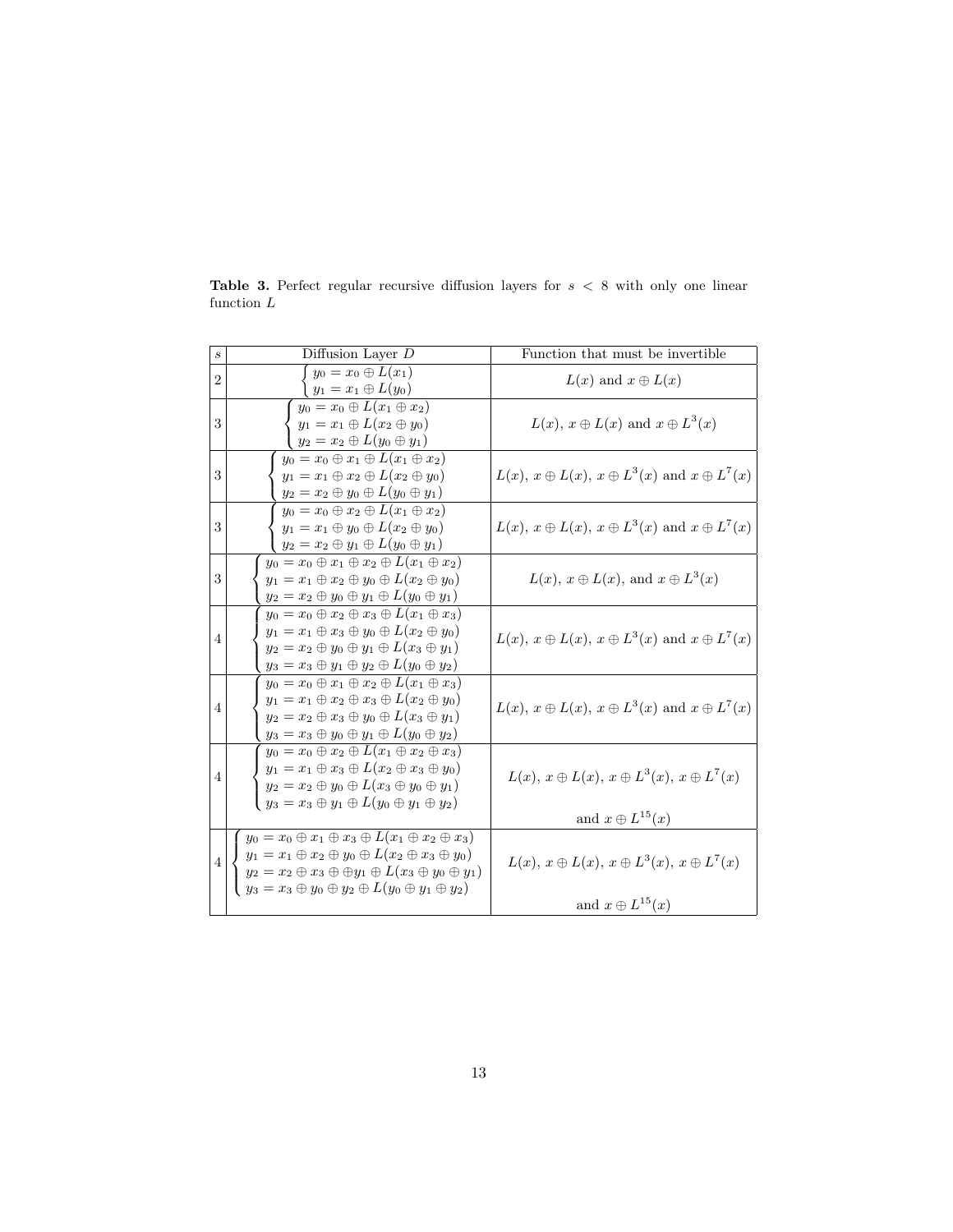Note that some linear functions in Table 1 and Table 2 such as  $L(x) = (x \ll x)$  $(15) \oplus (x \gg 1)$  cannot be used in the diffusion layers for which  $x \oplus L^{15}(x)$  must be invertible.

As we can see in Fig. 1 and its instances presented in Table 3, there exists some kind of regularity in the equations defining  $y_i$ 's, in the sense that the form of  $y_{i+1}$  is determined by the form of  $y_i$  and vice versa  $(F_i)$ 's are all the same in Eq. (1)). However, we can present some non-regular recursive diffusion layers with the following more general form  $(F_i)$ 's are different):

1: Input : s n-bit words  $x_0, \ldots, x_{s-1}$ 2: Output : s n-bit words  $y_0, \ldots, x_{s-1}$ 3: for  $i = 0$  to  $s - 1$  do 4:  $y_i = x_i$ 5: end for 6: for  $i = 0$  to  $s - 1$  do 7:  $y_i = y_i \oplus$  $\left( \bigoplus_{j=0,j\neq i}^{s-1} \right)$  $A_{i,j} y_j$  $\setminus$  $\Big\} \oplus L$  $\left( \bigoplus_{j=0,j\neq i}^{s-1} \right)$  $B_{i,j} y_j$  $\setminus$  $\overline{1}$ 8: end for

Fig. 3. Non-regular recursive diffusion layers

where  $A_{i,j}, B_{i,j} \in \{0, 1\}$ . If  $A_{i,j} = \alpha_{(j-i) \mod s}$  and  $B_{i,j} = \beta_{(j-i) \mod s}$ , then Fig. 3 is equivalent to Fig. 1. The main property of this new structure is that it still has one linear function  $L$  and a simple structure for the inverse. For example, if  $s = 4$ , then, the diffusion layer D is:

 $\sqrt{ }$  $\int$  $\overline{\mathcal{L}}$  $y_0 = x_0 \oplus A_{0,1} \cdot x_1 \oplus A_{0,2} \cdot x_2 \oplus A_{0,3} \cdot x_3 \oplus L(B_{0,1} \cdot x_1 \oplus B_{0,2} \cdot x_2 \oplus B_{0,3} \cdot x_3)$  $y_1 = x_1 \oplus A_{1,0} \cdot y_0 \oplus A_{1,2} \cdot x_2 \oplus A_{1,3} \cdot x_3 \oplus L(B_{1,0} \cdot y_0 \oplus B_{1,2} \cdot x_2 \oplus B_{1,3} \cdot x_3)$  $y_2 = x_2 \oplus A_{2,0} \cdot y_0 \oplus A_{2,1} \cdot y_1 \oplus A_{2,3} \cdot x_3 \oplus L(B_{2,0} \cdot y_0 \oplus B_{2,1} \cdot y_1 \oplus B_{2,3} \cdot x_3)$  $y_3 = x_3 \oplus A_{3,0} \cdot y_0 \oplus A_{3,1} \cdot y_1 \oplus A_{3,2} \cdot y_2 \oplus L(B_{3,0} \cdot y_0 \oplus B_{3,1} \cdot y_1 \oplus B_{3,2} \cdot y_2)$ 

We searched the whole space for  $s = 3$  and  $s = 4$  (the order of search spaces are  $2^{12}$  and  $2^{24}$  respectively). For  $s=3$ , we found 196 structures with branch number 4 and for  $s = 4$ , 1634 structures with branch number 5. The linear functions that must be invertible for each case are different. Among the 196 structures for  $s = 3$ , the structure with the minimum number of operations (only  $7 \text{ XORs}$  and one  $L$  evaluation) is the following:

$$
D: \begin{cases} y_0 = x_0 \oplus x_1 \oplus x_2 \\ y_1 = x_1 \oplus x_2 \oplus L(y_0 \oplus x_2) \\ y_2 = x_2 \oplus y_0 \oplus y_1 \end{cases}
$$

where  $L(x)$  and  $x \oplus L(x)$  must be invertible.

This relation is useful to enlarge the first linear function of the new hash function JH for 3 inputs [18]. For  $s = 4$ , we did not find any D with the number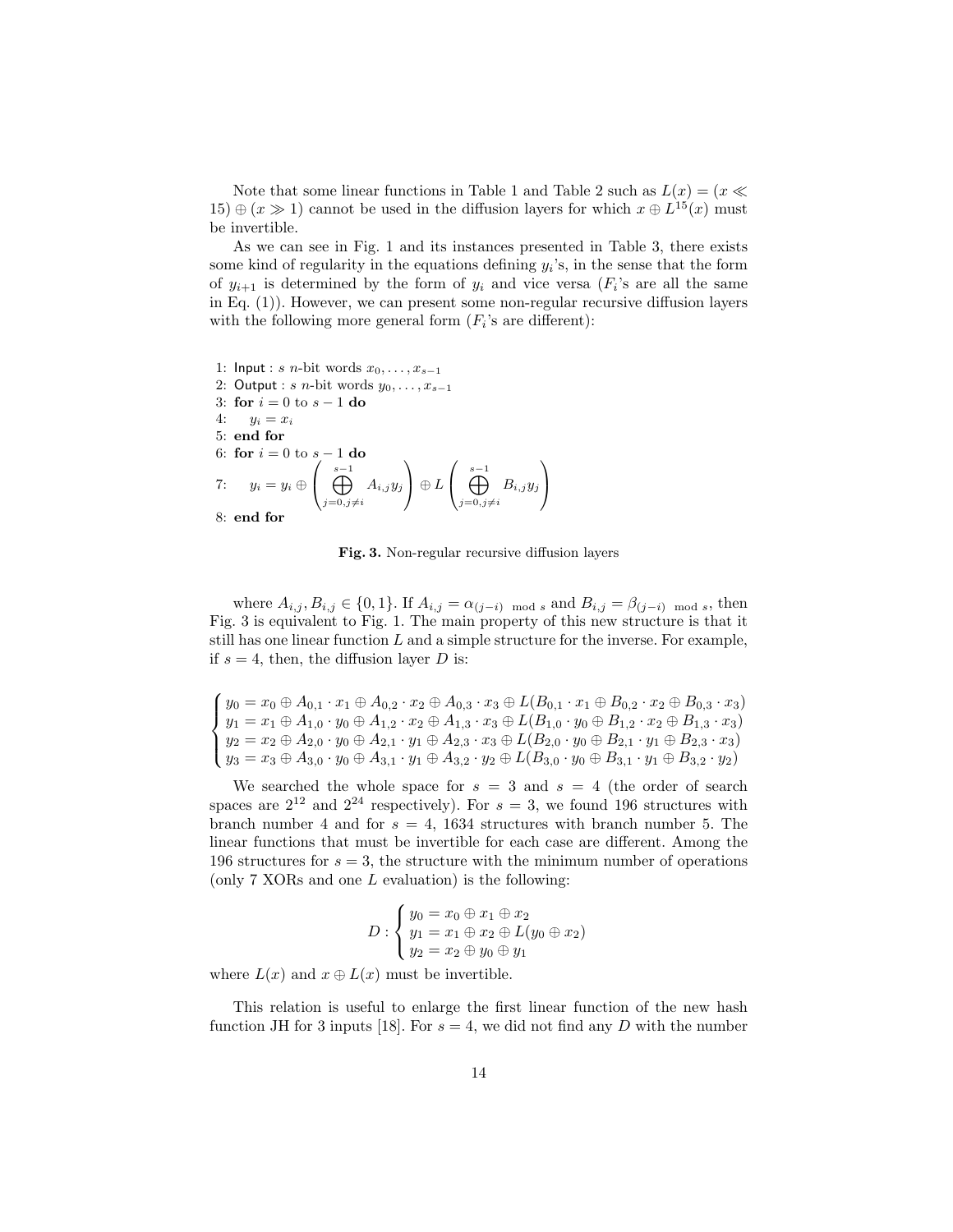of L evaluations less than four. However, the one with the minimum number of XORs is given as below:

$$
D: \begin{cases} y_0 = x_0 \oplus x_1 \oplus x_2 \oplus L(x_3) \\ y_1 = x_1 \oplus x_3 \oplus y_0 \oplus L(x_2 \oplus y_0) \\ y_2 = x_2 \oplus x_3 \oplus y_0 \oplus L(x_3 \oplus y_1) \\ y_3 = x_3 \oplus y_1 \oplus y_2 \oplus L(y_0) \end{cases}
$$

Searching the whole space for  $s = 5, 6, \dots$  is too time consuming (note that for  $s = 5$ , the order of search has complexity  $2^{40}$  and we could not search all the space for  $s \geq 5$ .

### 4 Increasing the Number of Linear Functions

In Section 3, we observed that for  $s > 4$  we cannot design a regular recursive diffusion layer in the form of Fig. 1 with only one linear function  $L$ . In this section, we increase the number of linear functions to overcome the regular structure of the diffusion layer of Eq. (2). A new structure is represented in Fig. 4, where  $\alpha_k, \beta_k, \gamma_k \in \{0, 1\}, k \in \{0, 1, ..., s - 1\}, \alpha_0 = 1, \beta_0 = 0 \text{ and } \gamma_0 = 0.$ 

1: Input : s n-bit words  $x_0, \ldots, x_{s-1}$ 2: Output : s n-bit words  $y_0, \ldots, x_{s-1}$ 3: for  $i = 0$  to  $s - 1$  do 4:  $y_i = x_i$ 5: end for 6: for  $i = 0$  to  $s - 1$  do 7:  $y_i = \bigoplus_{i=1}^{s-1}$  $j=0$  $\alpha_{[(j-i)\mod s]} y_j \! \oplus \! L_1 \Big(\bigoplus^{s-1}$  $j=0$  $\beta_{[(j-i)\mod s]}y_j$ !  $\oplus L_2\left(\bigoplus^{s-1} \right)$  $j=0$  $\gamma$ [ $(j-i) \mod s$ ] $y_j$ ! 8: end for

Fig. 4. Regular recursive diffusion layers with two linear functions L

If  $L_1$  and  $L_2$  are two distinct linear functions, Fig. 4 is too complicated to easily obtain conditions on  $L_1$  and  $L_2$  that make it a perfect diffusion layer. To obtain simplified conditions for a maximal branch number, let  $L_1$  and  $L_2$  have a simple relation like  $L_2(x) = L_1^2(x)$  or  $L_2(x) = L_1^{-1}(x)$ . For the linear functions in Table 2 and Table 3,  $L^2(x)$  is more complex in comparison with  $L(x)$ . However, there exist some linear functions  $L(x)$  such that  $L^{-1}(x)$  is simpler than  $L^2(x)$ . As an example, for  $L(x_{(n)}) = (x_{(n)} \oplus x_{(n)} \gg b) \ll a$ , where  $b > \frac{n}{2}$  we have  $(x_{(n)} \gg 2b = 0)$ :

$$
L^{-1}(x_{(n)}) = ((x_{(n)} \ggg a) \oplus (x_{(n)} \ggg a) \gg b)
$$

In Table 4, we introduce some recursive diffusion layers with  $(L_1 = L$  and  $L_2 = L^{-1}$ ) or  $(L_1 = L$  and  $L_2 = L^2$ ) that have maximal branch numbers. These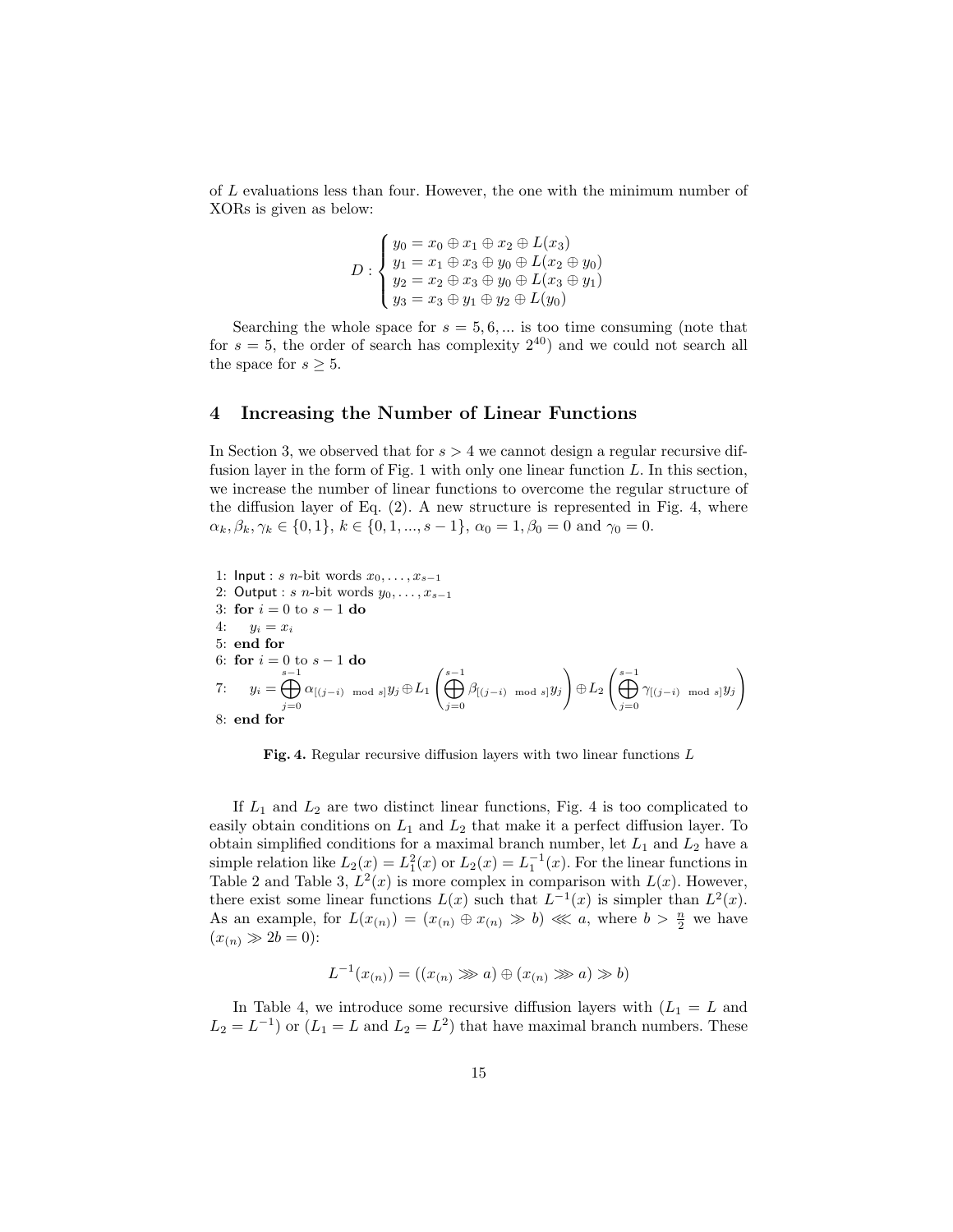diffusion layers are obtained similar to that of Table 3. In this table, for each case only  $y_0$  is presented. Other  $y_i$ 's can be easily obtained from Fig. 4, since  $F_i$ 's are all the same.

Table 4. Some perfect regular diffusion layers for  $s = 5, 6, 7, 8$  with two linear functions

| S              | $y_0$ in a perfect diffusion Layer                                                                                                                                                             |
|----------------|------------------------------------------------------------------------------------------------------------------------------------------------------------------------------------------------|
| 5              | $y_0 = x_0 \oplus x_2 \oplus x_3 \oplus L(x_4) \oplus L^2(x_1)$                                                                                                                                |
| 5              | $y_0 = L^{-1}(x_1 \oplus x_2) \oplus x_0 \oplus x_1 \oplus L(x_1 \oplus x_3 \oplus x_4)$                                                                                                       |
| 6              | $y_0 = x_0 \oplus x_2 \oplus x_4 \oplus x_5 \oplus L(x_3 \oplus x_5) \oplus L^2(x_1 \oplus x_2 \oplus x_3)$                                                                                    |
| 6              | $y_0 = L^{-1}(x_1 \oplus x_3) \oplus x_0 \oplus x_2 \oplus x_3 \oplus x_4 \oplus x_5 \oplus L(x_1 \oplus x_3 \oplus x_4 \oplus x_5)$                                                           |
| $\overline{7}$ | $y_0 = x_0 \oplus x_2 \oplus L(x_3 \oplus x_4) \oplus L^2(x_1 \oplus x_2 \oplus x_4 \oplus x_5 \oplus x_6)$                                                                                    |
| 7              | $y_0 = L^{-1}(x_1 \oplus x_2 \oplus x_3 \oplus x_4 \oplus x_6) \oplus x_0 \oplus x_2 \oplus x_3 \oplus x_4 \oplus L(x_1 \oplus x_2 \oplus x_3 \oplus x_5)$                                     |
| 8              | $y_0 = x_0 \oplus x_1 \oplus x_3 \oplus x_4 \oplus L(x_2 \oplus x_3 \oplus x_5) \oplus L^2(x_1 \oplus x_5 \oplus x_6 \oplus x_7)$                                                              |
|                | $8(y_0 = L^{-1}(x_1 \oplus x_2 \oplus x_3 \oplus x_5 \oplus x_7) \oplus x_0 \oplus x_2 \oplus x_3 \oplus x_4 \oplus x_5 \oplus x_7 \oplus L(x_1 \oplus x_3 \oplus x_5 \oplus x_6 \oplus x_7))$ |

If the 14 linear functions:

| L(x)                   | $I\oplus L(x)$         | $I \oplus L^3(x)$     |
|------------------------|------------------------|-----------------------|
| $I \oplus L^7(x)$      | $I \oplus L^{15}(x)$   | $I \oplus L^{31}(x)$  |
| $I\oplus L^{63}(x)$    | $I \oplus L^{127}(x)$  | $I \oplus L^{255}(x)$ |
| $I \oplus L^{511}(x)$  | $I \oplus L^{1023}(x)$ | $I\oplus L^{2047}$    |
| $I \oplus L^{4095}(x)$ | $I \oplus L^{8191}(x)$ |                       |

are invertible (all irreducible polynomials up to degree 13), then all the diffusion layers introduced in Table 4 are perfect. One example for a 32-bit linear function satisfying these conditions is:

$$
L(x_{(32)}) = (x_{(32)} \oplus (x_{(32)} \gg 31)) \ll 29
$$

# 5 Conclusion

In this paper, we proposed a family of diffusion layers which are constructed using some rounds of Feistel-like structures whose round functions are linear. These diffusion layers are called recursive diffusion layers. First, for a fixed structure, we determined the required conditions for its underlying linear function to make it a perfect diffusion layer. Then, for the number of words in input (output) less than 8, we extended our approach and found all the instances of the perfect recursive diffusion layers with the general form of Fig. 1. Also, we proposed some other diffusion layers with non-regular forms which can be used for the design of lightweight block ciphers. Finally, diffusion layers with 2 linear functions were proposed. By using two linear functions, we designed perfect recursive diffusion layers for  $s = 5, 6, 7, 8$  which cannot be designed based on Fig. 1, i.e., using only one linear function.